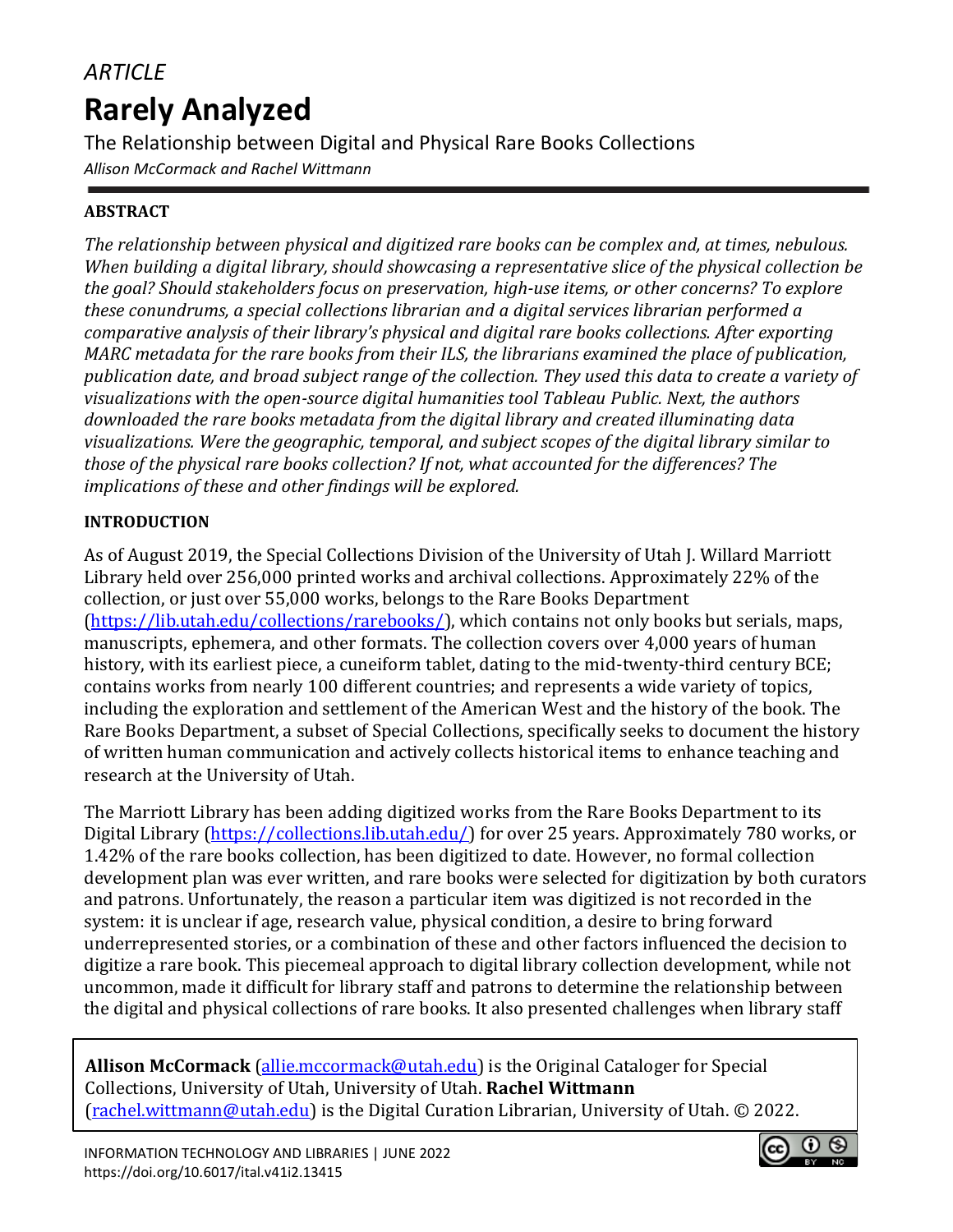attempted to communicate the scope and intent of the Digital Library to patrons, who assumed that the digitized items were representative of the overall collection. Given their expertise in library metadata, the authors decided to analyze both traditional library catalog records and digital library records for the rare books collection and explore whether the digital collection was proportionally representative of the physical collection or if it differed in geographic, temporal, or subject scope in a meaningful way. They then created a series of data visualizations to better communicate information about the library's rare books holdings.

## **LITERATURE REVIEW**

While much has been written about methods and criteria for selecting special collections items to be digitized and the effects of digitization on collection accessibility, few authors have discussed the relationships between digital collections and the physical collections from which they were sourced. In their highly detailed treatise on selection strategies for digitization, Ooghe and Moreels identify representativity, a method that "aims for a final selection that provides a representative view of the original collections," as one of 25 selection criteria for digitization projects.<sup>1</sup> However, Alexandra Mills notes that "without a thorough understanding of the institution and collections, it is impossible to create truly representative collections."<sup>2</sup> Because many digitization initiatives are undertaken in response to user requests, preservation concerns, or the availability of projectbased funding, it is likely that most libraries do not plan for their digital collections to be representative of their overall special collections holdings. As Peter Michel states, the digital collections at the University of Nevada, Las Vegas, were explicitly built with popular history and popular culture in mind and were never intended to be "surrogates of the collection."<sup>3</sup> Bradley Daigle of the University of Virginia explained that digitization could be undertaken to alleviate preservation concerns, respond to defined research needs, or to brand certain online content, but this approach could give the mistaken impression "that only the important materials are digitized."<sup>4</sup>

Despite the gaps in the literature, having an explicit collection development policy is still considered paramount; indeed, it is the very first principle listed in the National Information Standards Organization (NISO)'s framework for building "good" digital collections.<sup>5</sup> To investigate this type of documentation further, a Google search was employed using the search term "digital collection development policy site:edu". This yielded 10 publicly accessible digital collection development policies from academic libraries in the United States: <sup>6</sup>

- Amherst College Library [\(https://www.amherst.edu/library/services/digital/digitalcolldev\)](https://www.amherst.edu/library/services/digital/digitalcolldev)
- Emerson College Archives and Special Collections [\(https://www.emerson.edu/policies/digital-collections-development-policy\)](https://www.emerson.edu/policies/digital-collections-development-policy)
- Colorado State University Libraries [\(https://lib.colostate.edu/digital-collection](https://lib.colostate.edu/digital-collection-development-policy/)[development-policy/\)](https://lib.colostate.edu/digital-collection-development-policy/)
- Florida Atlantic University Digital Library [\(https://library.fau.edu/policy/digital-library](https://library.fau.edu/policy/digital-library-collection-development-policy)[collection-development-policy\)](https://library.fau.edu/policy/digital-library-collection-development-policy)
- Georgetown University Library [\(https://www.library.georgetown.edu/digital-project](https://www.library.georgetown.edu/digital-project-policy)[policy\)](https://www.library.georgetown.edu/digital-project-policy)
- Northern Illinois University Digital Library [\(https://digital.lib.niu.edu/policy/collection](https://digital.lib.niu.edu/policy/collection-development-policy)[development-policy\)](https://digital.lib.niu.edu/policy/collection-development-policy)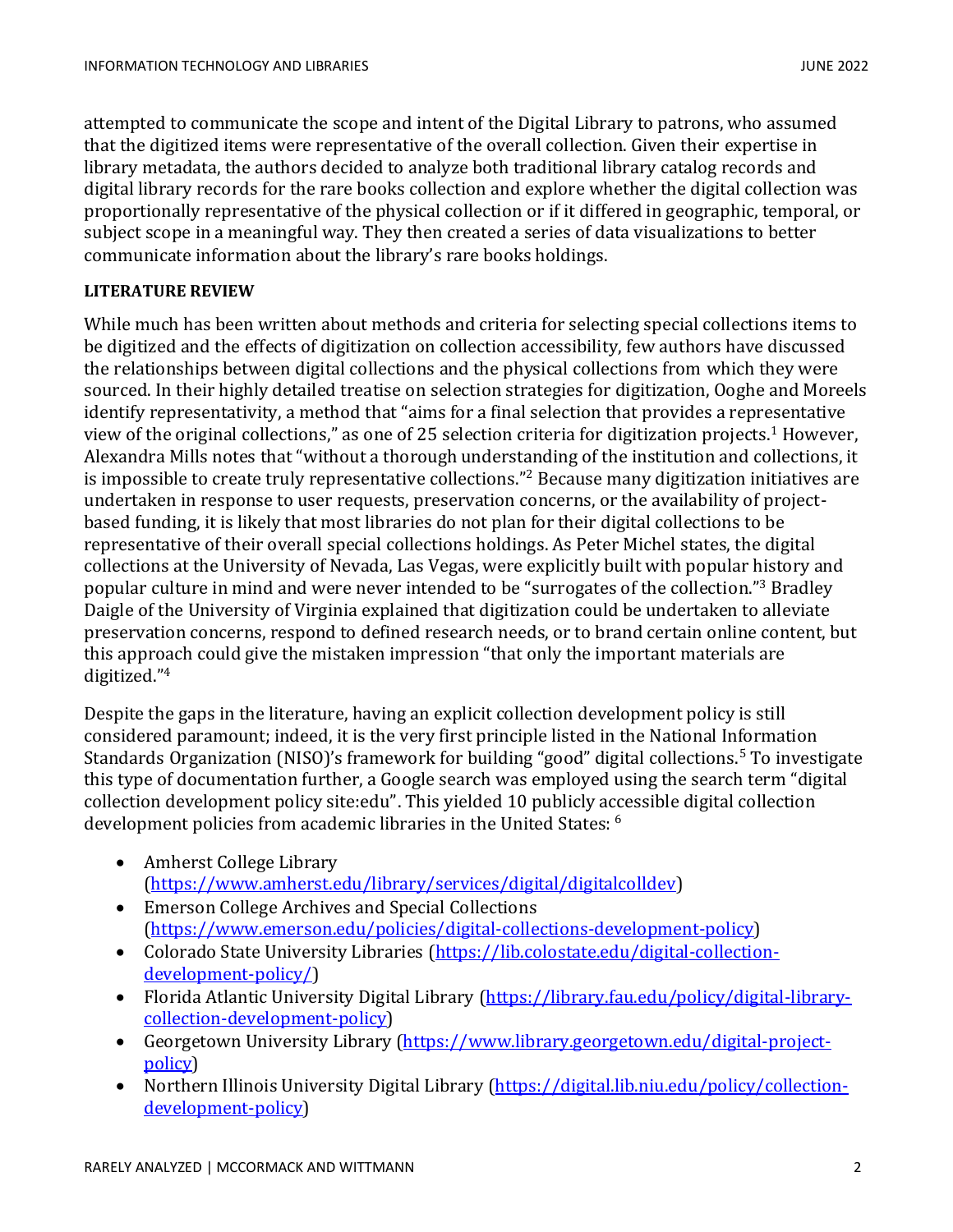- Oregon Health and Sciences University Digital Collections [\(https://www.ohsu.edu/library/ohsu-digital-collections-development-policy\)](https://www.ohsu.edu/library/ohsu-digital-collections-development-policy)
- University of North Texas University Libraries [\(https://library.unt.edu/policies/collection-development-digital-collections/\)](https://library.unt.edu/policies/collection-development-digital-collections/)
- Wesleyan University Digital Library [\(https://digitalcollections.wesleyan.edu/about/what](https://digitalcollections.wesleyan.edu/about/what-we-collect)[we-collect\)](https://digitalcollections.wesleyan.edu/about/what-we-collect)
- Williams College Special Collections [\(https://specialcollections.williams.edu/collection](https://specialcollections.williams.edu/collection-development-policies/digital-collections/)[development-policies/digital-collections/\)](https://specialcollections.williams.edu/collection-development-policies/digital-collections/)

In reviewing the sample of 10 universities' digital collection development policies, homogenous content becomes apparent. Almost all of the policies include a mission statement, scope, and selection criteria for potential digital collection items. All policies include criteria that physical materials should meet in order to qualify for digitization. The most common criteria for digitization are materials that are rare or unique, high-use, fragile, important to institutional or regional history, and/or support campus curriculum or faculty research. In addition, the clearance to publish materials online is ubiquitous among the policies. Materials eligible for online display must either be in the public domain or intellectual property rights are held by the institution, and materials currently under copyright must receive permission from the copyright holder. A measured approach to digitization qualification has been employed by the University of North Texas (UNT) Libraries' Digital Collections and the Northern Illinois University Digital Library (NIUDL). UNT Libraries' Digital Collections policy lists levels of criteria that materials must meet in order to be digitized and included in the digital library; to qualify for digitization, all criteria on level one must be met while only one criterion from level two is needed. NIUDL includes a Priority Factor Rubric which includes criteria categories and corresponding numerical scale with a maximum point of 35, the higher value signifying an elevated priority. Six of the 10 policies include prioritizing materials that support diversity and inclusion missions on campus. Amherst College has leveraged their digital collection development policy to include content that would increase perspectives of underrepresented groups within the digital collections and traditionally underrepresented groups more broadly. NIUDL includes marginalized groups as a collection priority area in order to "deepen public understanding of the histories of people of color and other communities and populations whose work, experiences, and perspectives have been insufficiently recognized or unattended" and lists over 20 such groups. The collection candidate's relationship to other collections is outlined in four of the 10 policies. Georgetown University requires that "the materials form a coherent collection, fill gaps in existing collections, or complement existing collection strengths." Amherst College evaluates whether digitization would "enhance public awareness of Archives' Collection strengths." Another function of a digital collection development policy is to inform the public on the scope and provenance of contents in their digital library. The UNT Digital Collection Policy includes a section outlining the content contributors, including partners, which can be beneficial for large-scale digital libraries that host collections from multiple partners. UNT is also exemplary in defining collection curators and their responsibilities while underscoring the nature of this role, likely changing over time and not set to an individual. With no written digital collection development policy regarding special collections at the Marriott Library, the authors would first have to analyze both the physical and digital special collections before determining what factors may have influenced the digitization of these materials.

Libraries are gathering massive amounts of data, ranging from the metadata of their varied collections to patron usage statistics of both physical and digital collections. Interpretation of the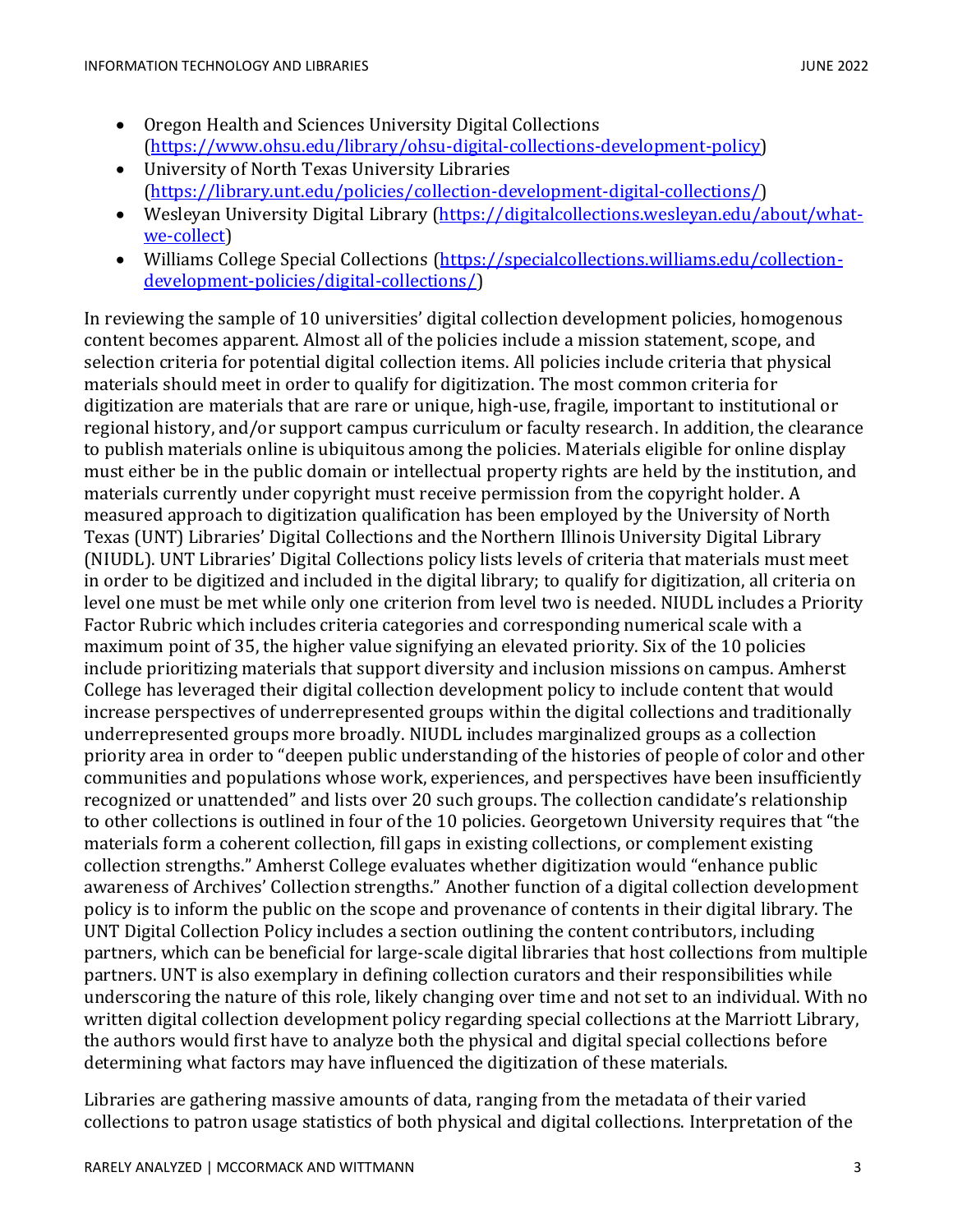ever-growing accumulation of data can quickly become complex. By visualizing data, we are able to interpret large and often messy sets of data while processing multiple aspects of the data concurrently. For example, the Ohio State University (OSU) Libraries used Tableau Desktop to combine data from various departments in order to better manage and explore information.<sup>7</sup> Tableau was OSU's data visualization software of choice due to its ease of use and accessibility, and the program was also used to create dashboards that blend data from various sources for realtime visualizations.

#### **BIBLIOGRAPHIC METADATA CLEANUP**

To understand the Marriott Library's collections, one must first understand the relevant metadata, which for the Rare Books Department is in the Machine-Readable Cataloging (MARC) format. A popular criticism of MARC, commonly used in traditional library cataloging, is that the schema is highly regulated and, at times, redundant. However, for the purposes of this project, those qualities proved to be a boon. An older, uncorrected record in the Digital Library might list London as the place of publication for a particular book, but it was not immediately apparent if that referred to London, England; London, Ontario; or London, Ohio. However, a MARC record would not only list a book's city of publication in the 260 or 264 field but would also contain a two- or three-letter code in the 008 field that specified the country, US state, Canadian province or territory, or Australian state or territory in which it was published. For this reason, the authors decided to base their analysis on MARC record data from the physical collection instead of the Dublin Core metadata used in the Digital Library.

In order to tease out the relationships between our digital and physical collections, each of the approximately 55,000 rare books bibliographic records stored in Alma, the Marriott Library's cloud-based library services platform, would have to have a common set of data points that could be compared. For the purposes of this analysis, the authors chose to investigate the place of publication and the subject of each work. Despite the relative rigidity of MARC metadata, some of the Alma records lacked country of publication data in the 008 field. These records were not incorrect, but merely outdated: some had been copied directly from paper catalog cards when the library first transitioned to a computer-based cataloging system, while others were created using different metadata standards. Approximately 6,000 rare books either completely lacked a country code in the 008 field or had data that could possibly be enhanced by, for example, replacing a code for the United States with a code for a particular state.

Instead of editing all 6,000 records by hand, the cataloger wrote several metadata normalization rules in Alma to automatically correct the most obvious errors. Records that listed Chicago as the place of publication were assigned the MARC geographic code for Illinois, while those that were published in Lugduni Batavorum, the Latin designation for Leiden, were given the geographic code for the Netherlands. However, 3,000 records were unable to be enhanced in this manner, either because their place of publication was an ambiguous city name like Cambridge or because the place of publication was listed as unknown. The cataloger examined each record individually and was ultimately unable to assign a MARC geographic code to 1,682 records, most of which were Arabic manuscripts or advertising pamphlets that simply did not list a place of publication or creation. While these records would be excluded from the place of publication analysis, they could be mined for data on other topics. With the MARC records as complete as possible, the metadata was exported from Alma into an Excel spreadsheet and given to the metadata librarian for further manipulation.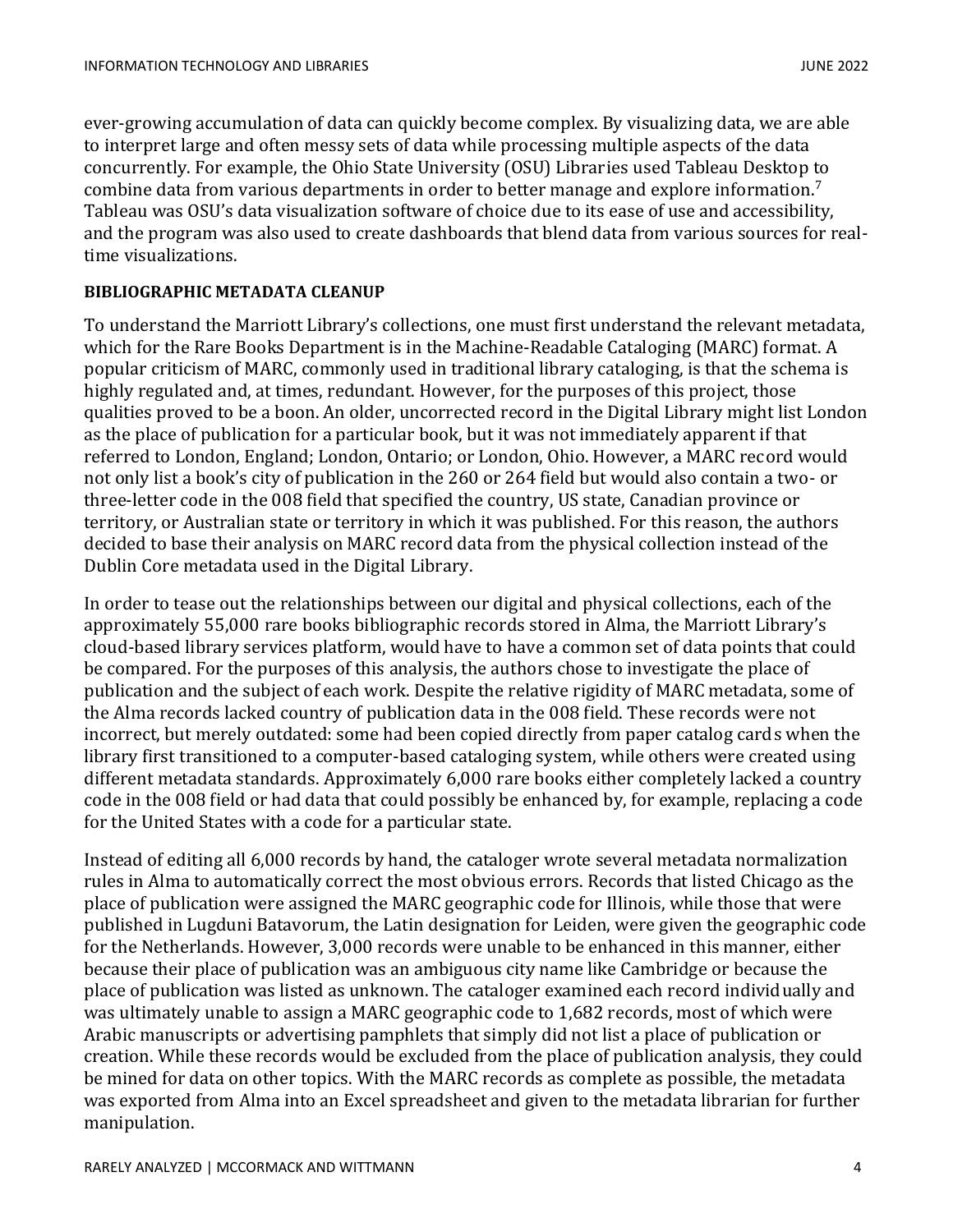#### **METADATA TRANSFORMATION & VISUALIZATION CREATION**

The next phase involved standardizing the raw metadata to create human readable data, rather than MARC codes, that are necessary to produce data visualizations. Once the physical rare books' bibliographic metadata was updated in Alma, it was then exported as a comma-separated values file. The raw data export produced a massive spreadsheet containing over 50,000 MARC records. These records included two- and three-letter location codes for the place of publication from the Library of Congress MARC Code List for Geographic Areas. Two-letter codes are used for most countries, while three-letter codes are used for states within the United States, provinces within Canada, and territories within the United Kingdom. While this additional level of location data was available for books from the United Kingdom and Canada, it was decided to review the collection at a country level for consistency and map display. Books from the United States, however, were analyzed on a state level, considering the research is germane to an American institution. Using a list correlating these codes to the location name provided by the Library of Congress [\(https://www.loc.gov/marc/countries/countries\\_code.html\)](https://www.loc.gov/marc/countries/countries_code.html), a VLOOKUP formula was used in Microsoft Excel to add the location names to the MARC records. The VLOOKUP formula pulls in data from one table to another as long as the two tables have one data field in common. In this exercise, both tables of data contained the Library of Congress location codes, therefore the LC location codes were used to add the location names to the table containing the MARC metadata. Once the location names were added, there were some additional quality control steps required, as LC location names that included outdated country names posed issues to mapping the data to current country names and boundaries. For example, we combined the codes for East Germany and West Berlin for the one representing contemporary Germany. For countries that have since been dissolved and rezoned to multiple countries, e.g., the USSR and Czechoslovakia, these records were manually checked for city names and then added to the current country. Once this process was completed, the results showed the rare books were published in 97 countries and all 50 United States, as well as the District of Columbia.

Examining the subject content of the rare books physical collection was another aspect of analysis for this project. In contemplating this analysis, using the LC Subject Heading field was considered, however, faceting of LC Subject Headings and the structure of the exported data posed too many issues for a rather simple analysis. Instead, the Library of Congress call number was used to extract high-level LC classification information for each work by separating the first two letters of the call numbers included in the exported MARC metadata, which indicated LC class and subclass. To add the LC class and subclass names to these letters, a VLOOKUP formula was used again to match the letter codes to the list of LC classification categories. Once classification categories were added to the 55,000 records, works from all 21 LC master classes and 190 subclasses were represented in the rare books collection.

In addition to the physical rare books collection held at the Marriott Library, there is a selection of this collection that has been digitized and is accessible in the Marriott Digital Library. The Rare Books digital collection [\(https://collections.lib.utah.edu/search?facet\\_setname\\_s=uum\\_rbc\)](https://collections.lib.utah.edu/search?facet_setname_s=uum_rbc) comprises 780 works, although this number includes unique records for individual volumes within a series and therefore is not a true comparison to MARC metadata records, which contain one record for a series. For example, the Silver Reef Miner, a newspaper "devoted to the mining interests of Southern Utah" published during the late nineteenth century, has 30 individual volumes in the Digital Library, but these are represented in just one MARC record. In order to compare the digital collection to the physical collection, the datasets would need to have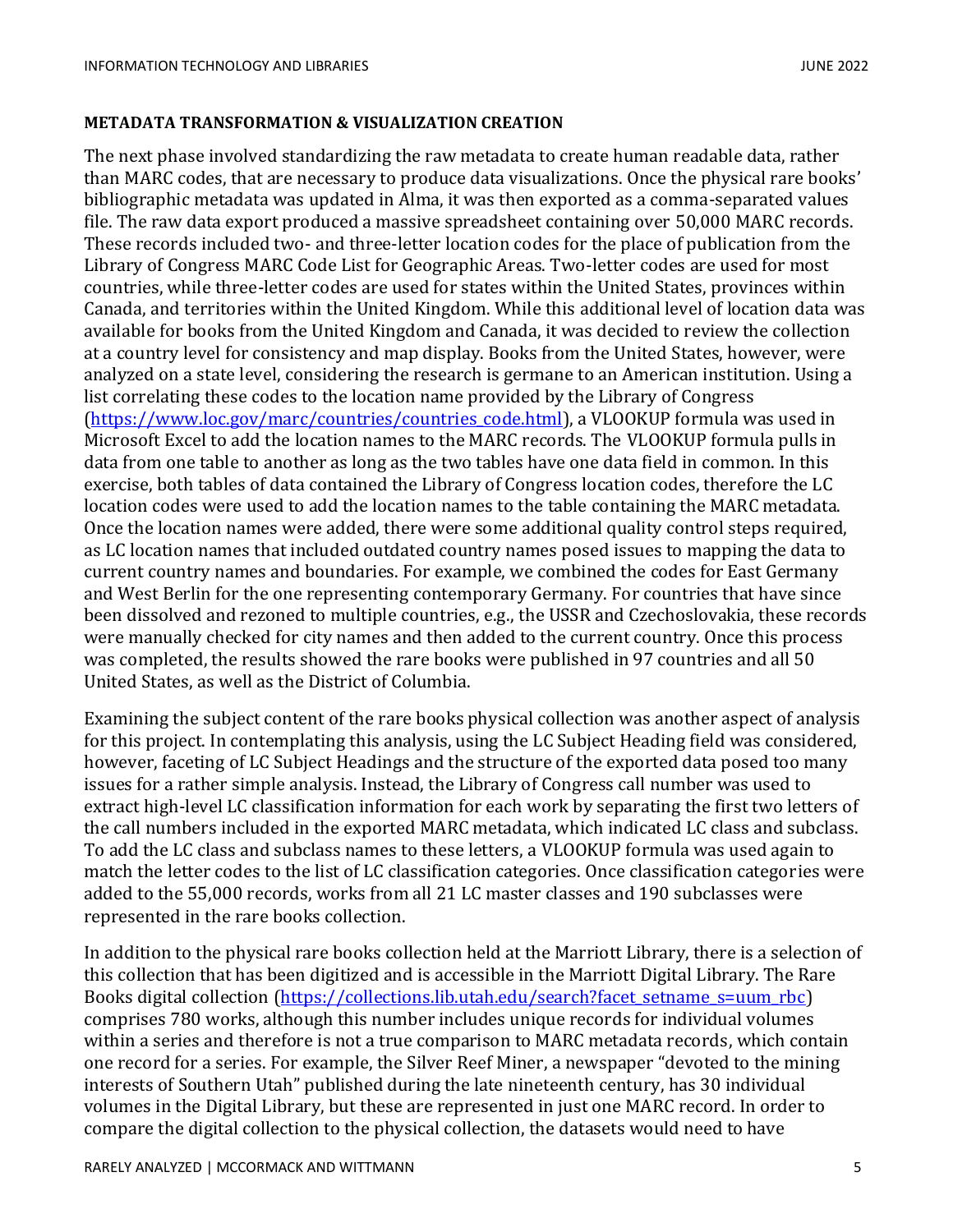consistent data for comparison, namely place of publication and LC classification derived from call numbers. The digital collection metadata is in the Dublin Core schema, which does not include all of the metadata found in the MARC metadata, nor does it use the same format. While there is a Dublin Core spatial element used to capture geographic data on what the item is about, this does not always align neatly with the location of an item's publication. For example, *Reise in das innere Nord-America in den Jahren 1832 bis 1834* (2 volumes) is a book printed in Germany that documents an expedition to North America in 1832–1834 and includes illustrations of Native American people from the Swiss artist Karl Bodmer. For these volumes, the appropriate Dublin Core spatial data would include the specific regions the expedition traveled to in North America; in the MARC 26X field, however, it contains Koblenz, Germany, the city where the volumes were published. Call number data was included for many digitized works, but not in a consistent format. In order to use the same data to compare the physical rare books collection to the digital one, the digital collection metadata was updated with the improved/accurate call numbers found in the MARC metadata. Another improvement to the digital collection metadata was the addition of the Metadata Management System (MMS) ID unique numerical identifiers that aid in locating a record in the Alma system. When the rare books' descriptive metadata was originally converted to Dublin Core during the digitization process, some titles and call numbers were changed and became different from their physical counterparts. The inclusion of the MMS ID allows for a consistent identifier between the physical and digital collections.

When selecting data visualization software, being able to create a map of the places where books in the rare collection were published was a priority. Considering the goal of creating an easily replicable workflow for other libraries, the authors sought a freely accessible program that did not require advanced geospatial skills, unlike Esri's ArcGIS software. Tableau Software is a data visualization software package with both a public and desktop version. The Tableau Desktop version requires a subscription fee while Tableau Public is open access. For the purposes of this study, Tableau Public offered open access and mapping features that are enabled without any geospatial knowledge necessary.

## **ANALYSIS**

Creating a variety of data visualizations allowed information about the Rare Books physical and digital collections to be more apparent than merely browsing entries in a spreadsheet. For example, there are numerous geographic disparities between the two collections of rare materials as shown in the American states in which works from the collections were published. While books from all 50 states are found in the physical collection (fig. 1), only 18 states are represented in the Digital Library (fig. 2), with New York being the state in which the highest number of books were published. As New York City has long been a major publishing center in the United States, the authors were not surprised by this. However, the subsequent states were quite different: California and Utah ranked second and third for the physical collection, while Massachusetts and Pennsylvania claimed those spots for the Digital Library. The authors believe several factors might influence this discrepancy. First, works can only be added to the Digital Library if they are no longer in copyright, and states with longer histories of European-American settlement are more likely to have published books that are now out of copyright. Furthermore, these older books are more likely to be in a fragile condition and therefore may have been digitized to decrease the amount of physical handling to which they are subjected.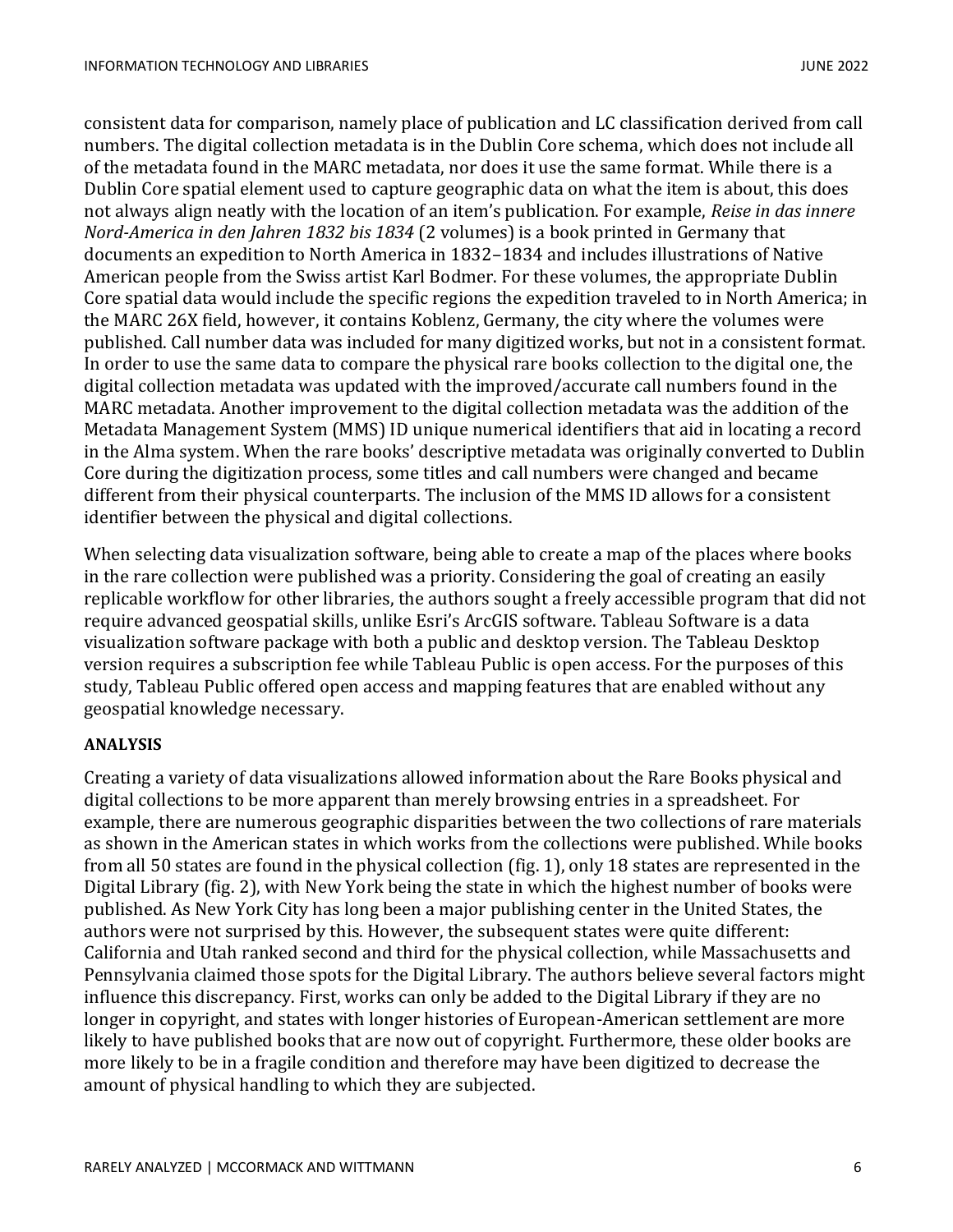

**Figure 1.** Marriott Library physical rare books by US state.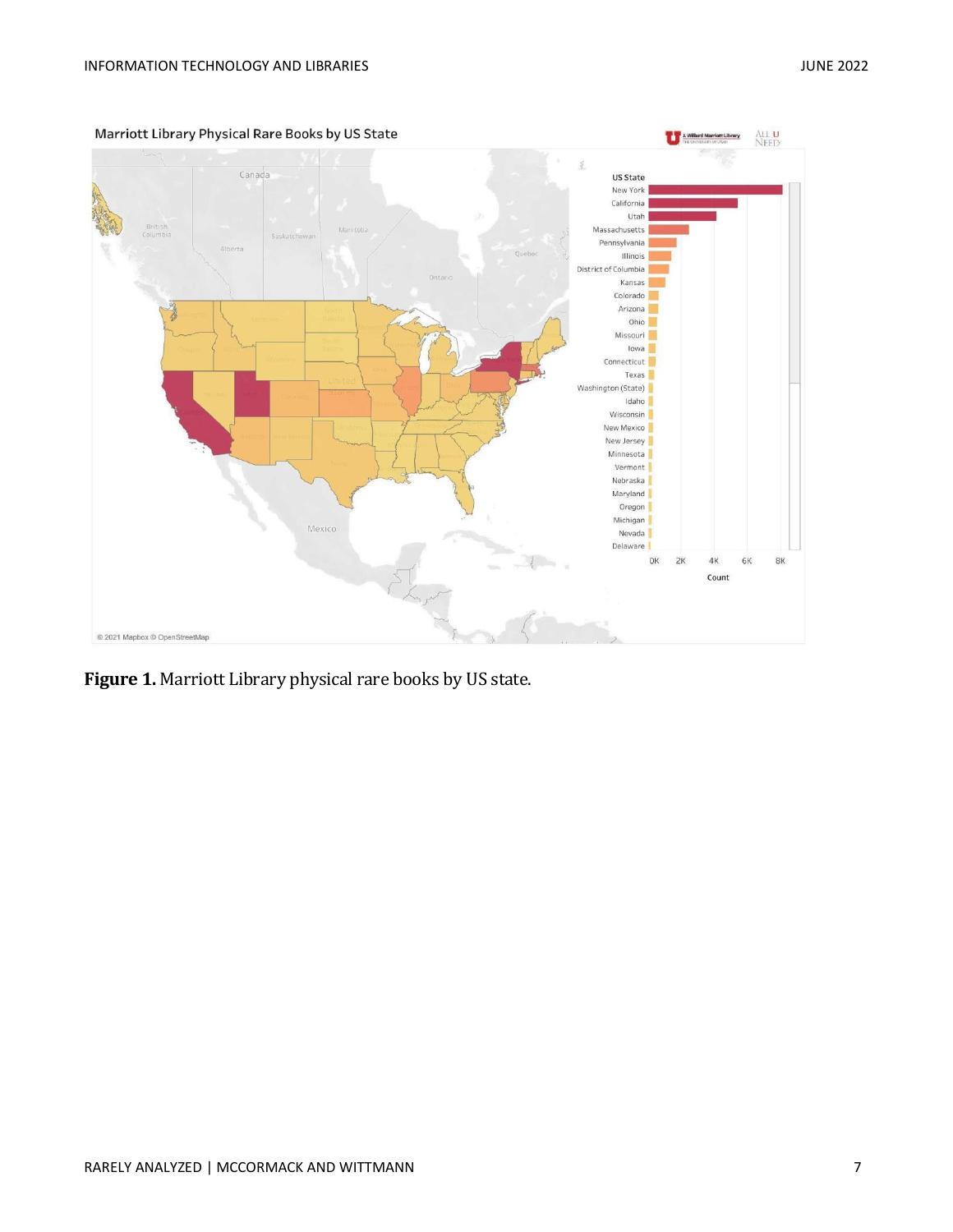

**Figure 2.** Marriott Library digital rare books by US state.

There are other discrepancies when comparing the country of publication between the physical (fig. 3) and digital collections (fig. 4). While 61% of the physical rare books were published in the United States, only 20% of the digitized works were published in this country. The authors expected to see Egypt rank highly in the physical collection, as many of the rare books were purchased by former University of Utah professor Dr. Aziz Atiya to support the Middle East Center for research he founded; similarly high in rank, Britain, Germany, France, and Italy were all major centers for the early printing and publishing trade in early modern Europe. However, there is strong geographic bias in the digital collection, as only North America, Western Europe, and one African country are represented online. Copyright may again play a factor, as the earliest books from non-Western countries in the collection often date to the twentieth century, but a Eurocentric or other bias cannot immediately be discounted. While the physical collection contains many more European imprints than from the Global South, it is much more diverse than the digital collection.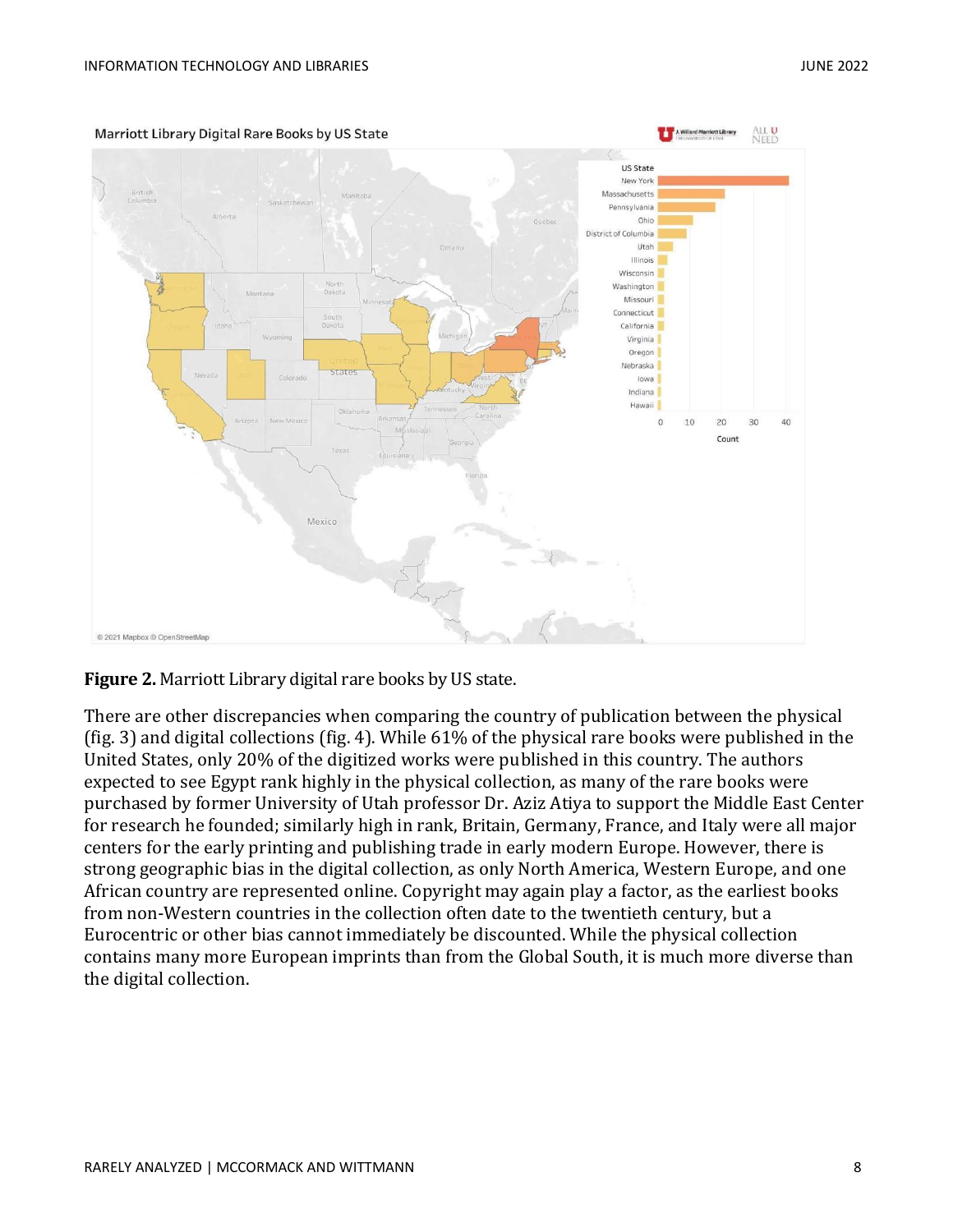

**Figure 3.** Marriott Library physical rare books by country.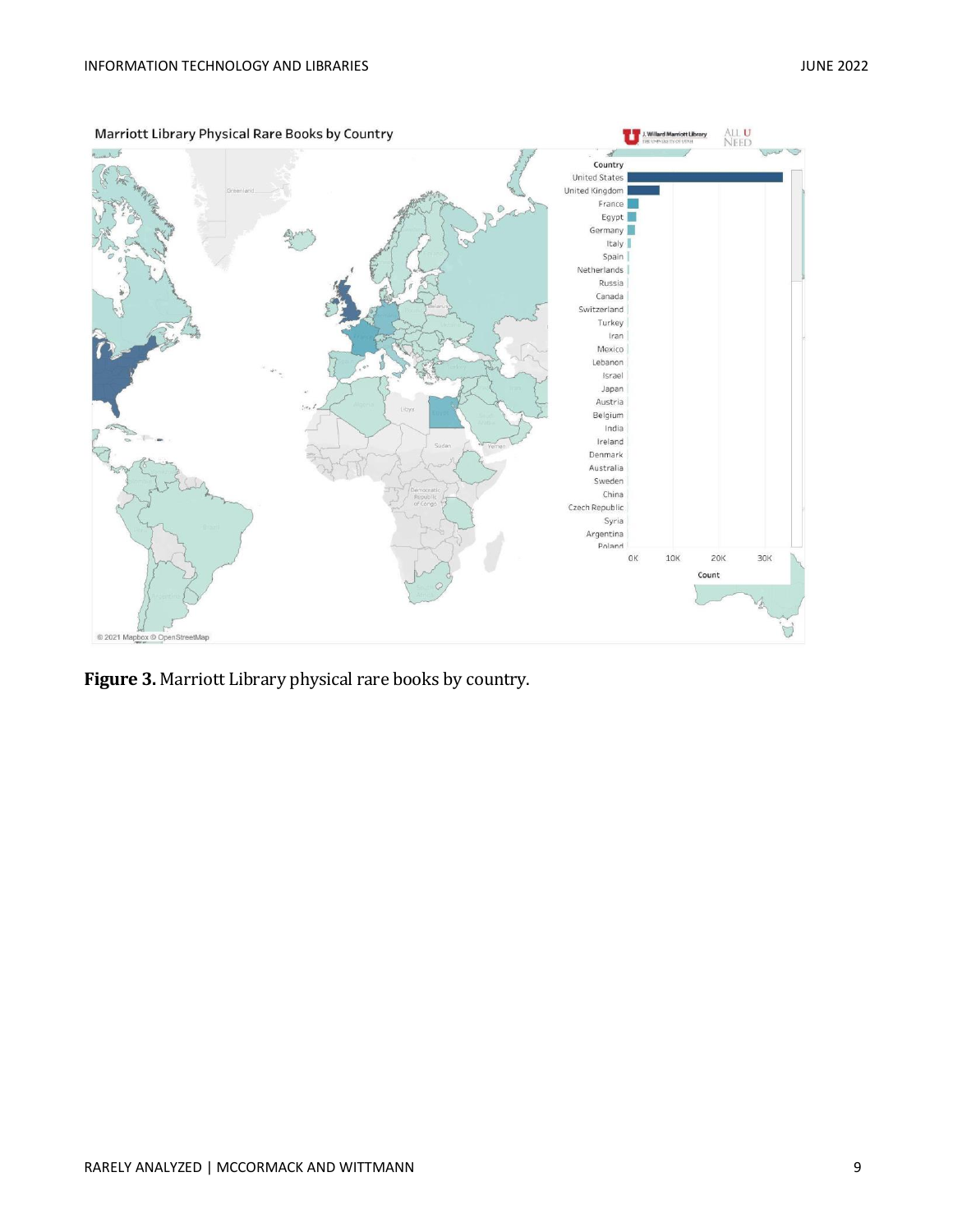

**Figure 4.** Marriott Library digital rare books by country.

The analysis of the subjects represented in the collection proved to be somewhat challenging to study. Due to the nature and structure of Library of Congress Subject Headings, which attempt to mirror natural language and may be composed of "strings" of phrases to represent complex topics, no Tableau Public visualization could be created that effectively grouped similar content areas together without looking quite fragmented. Instead, the authors based their analysis of subjects on Library of Congress classification numbers (i.e., call numbers) assigned to works, which, though not exact, can be understood as distillations of the subject of a work.<sup>8</sup>

Once again there were considerable differences between the physical and digital rare books collections (fig. 5). As in many generalized special collections, literature and history make up significant portions of the physical collection. However, works on bibliography, or the study of books and book history, comprise a notable percentage of the collection. Many of these are modern works on book history and special collections librarianship and therefore are unable to be digitized due to copyright law. Nearly 9% of the digital collection is on the sciences, though these works comprise only 3% of the physical collection. While this portion of the holdings may be relatively small, it contains many scientific high points such as Vesalius' *De Humani Corporis Fabrica*, early printings of ancient mathematical texts, and the journals of major scientific societies, which may have been digitized both for physical preservation as well as high interest on the part of students and faculty on campus.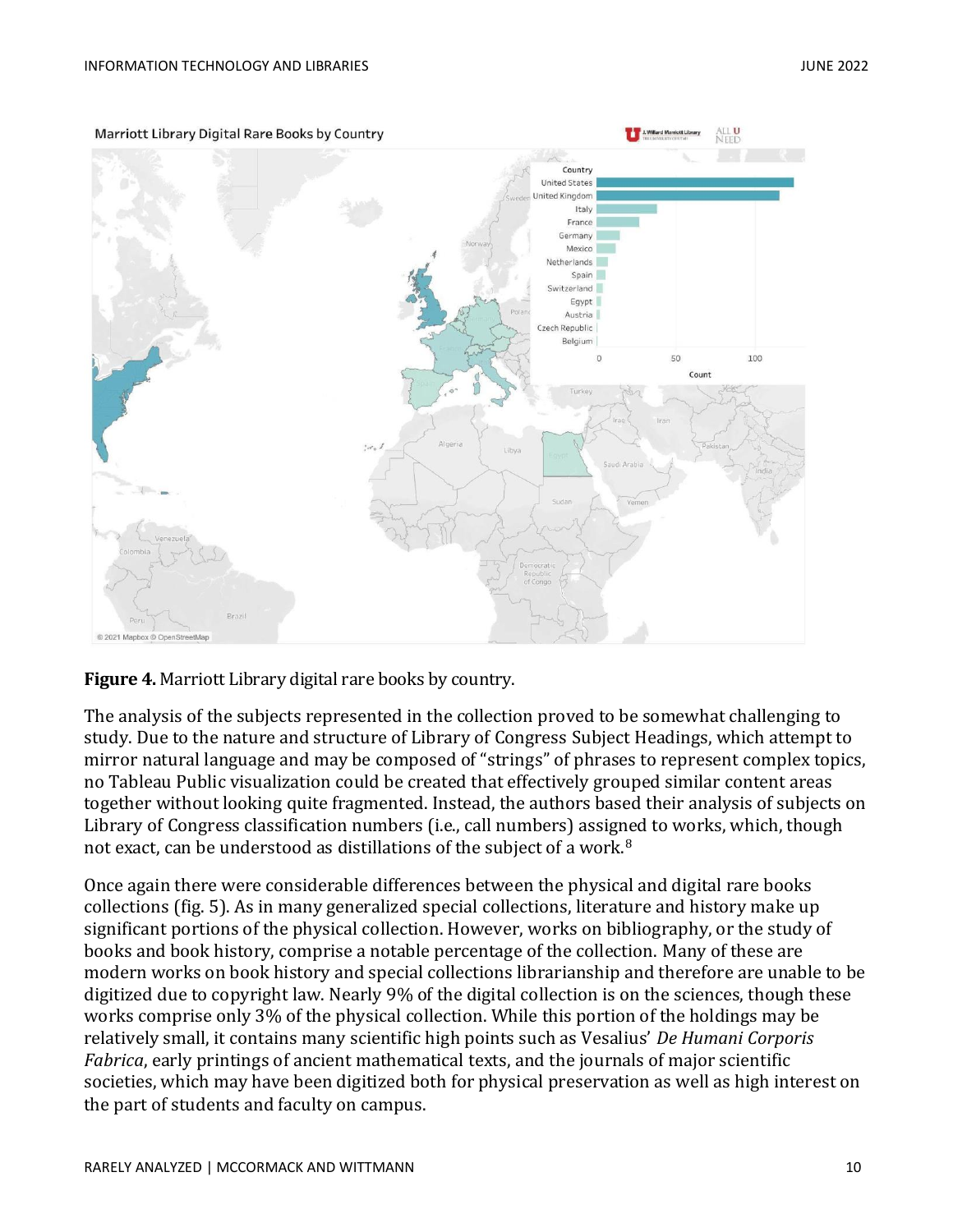

Percentage of Rare Books Physical and Digital Collections by Library of Congress Class



## **NEXT STEPS**

Now that the first phase of the project is complete, the authors would like to conduct additional analyses. First, they plan to compare the usage statistics of the digital rare books collection to the circulation statistics of the physical collection. This method of inquiry was not possible at the start of the project, as circulation information for the rare books was previously not tracked in the integrated library system. Now that rare books are checked out to patrons for use in the Special Collections Reading Room, this data can be quickly pulled from Alma. Once there is a year's worth of circulation data for the rare books unhindered by the changes necessitated by the coronavirus pandemic, the authors will compare the usage statistics of the digital collection for the same time period. Do patrons in the reading room look at similar materials to online patrons, or are their interests vastly different? Are some rare books used so frequently that they would benefit from the added physical security that digitization brings?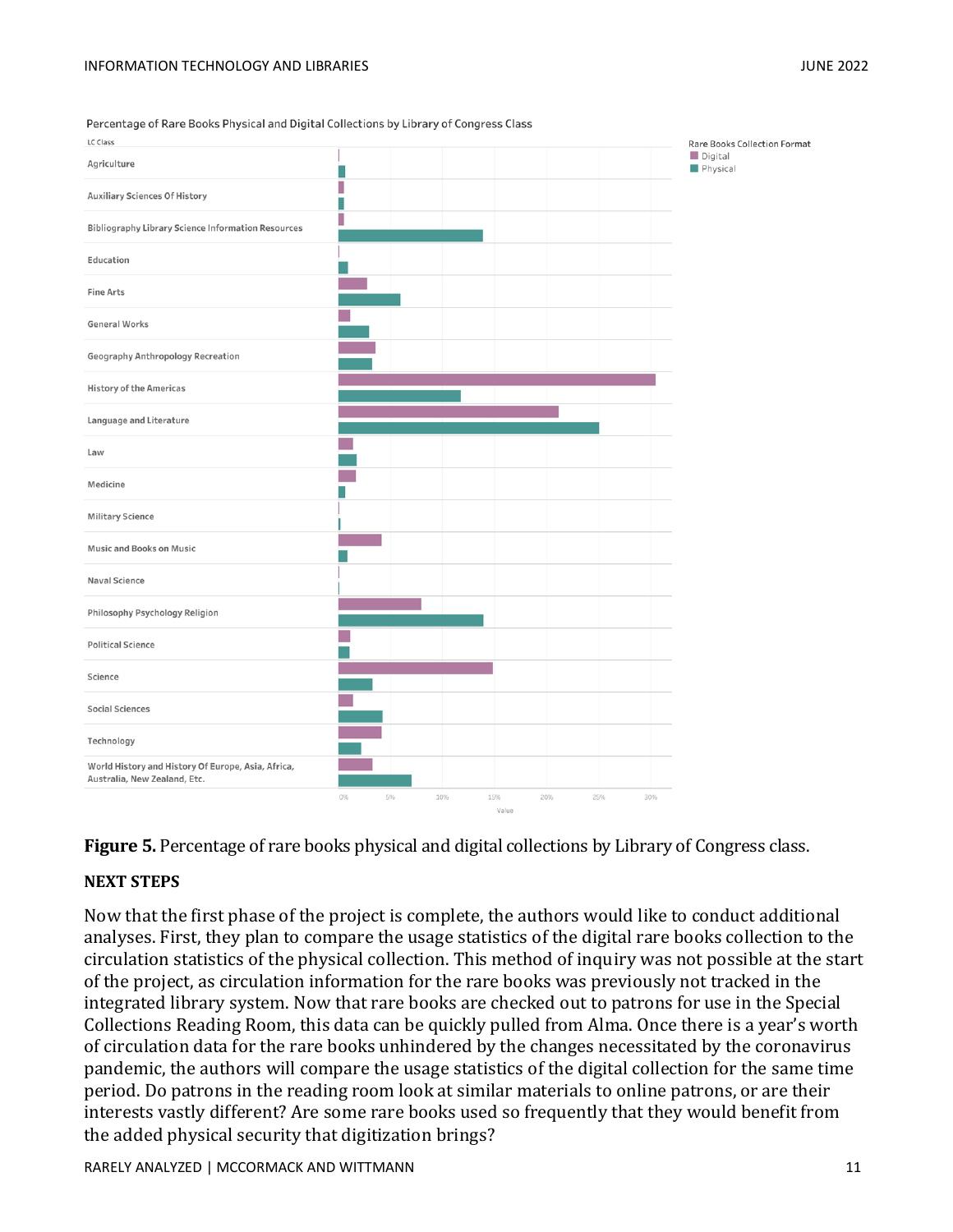The authors also plan to pull annual usage statistics from the digitized rare books and share this with Special Collections Division leadership. Online patrons are still library patrons, and the division can use the viewing data to show the national and international reach of the collection. Relatedly, the authors will investigate the Digital Library usage data in more depth. Do patrons from Utah, the United States, and the world look at similar materials, or are there geographic divides among the online patrons? Do countries that are home to a majority of the University's international student body have higher viewership numbers?

Finally, the authors wish to convene a group of stakeholders to create a formal collection development plan for the rare books component of the Digital Library. Given the library's limited resources, it is imperative that digitization be done thoughtfully and systematically. There is a good rationale for creating a digital collection that is representative of the physical rare books collection as well as one that highlights certain collection areas. Both material fragility and the modern scholarly emphasis on highlighting the stories of people of color, women, and other underrepresented groups in library collections provide strong counterarguments to making digital libraries strictly representative of their physical counterparts. Since informal conversations with patrons of the Marriott Library revealed that they assumed the Digital Library was representative of the collection overall, it is imperative that this assumption be either confirmed or disclaimed in a publicly viewable statement.

In the case of the Rare Books Department, the authors are in favor of a focused, rather than representative, collection development policy. Firstly, many of the books in the collection are under copyright and therefore cannot be digitized, while other materials like reference sources for rare books librarians will be of limited interest to the general public. Furthermore, complex items such as artists' books are often poor candidates for digitization, as they may have movable components that cannot be captured accurately in a still photograph. As for what should be included online, the authors fully support equity, diversity, and inclusion efforts at the University of Utah and would like to see the Digital Library highlight materials from marginalized groups whenever possible. Usage statistics from the physical and digital collections, when they become available, should also inform the collection development policy to encourage traffic to the Digital Library. Whatever is ultimately decided, however, the clarity a written policy provides will help streamline decision-making and ultimately help both library staff and patrons understand and search within the Digital Library much more effectively.

#### **ENDNOTES**

- <sup>1</sup> Bart Ooghe and Dries Moreels, "Analysing Selection for Digitisation: Current Practices and Common Incentives," *D-Lib Magazine* 15, no. 9/10 (2009), [https://doi.org/10.1045/september2009-ooghe.](https://doi.org/10.1045/september2009-ooghe)
- <sup>2</sup> Alexandra Mills, "User Impact on Selection, Digitization, and the Development of Digital Special Collections," *New Review of Academic Librarianship* 21, no. 2 (2015): 166. [https://doi.org/10.1080/13614533.2015.1042117.](https://doi.org/10.1080/13614533.2015.1042117)

<sup>3</sup> Peter Michel, "Digitizing Special Collections: To Boldly Go Where We've Been Before," *Library Hi Tech* 23, no. 3 (2005): 382, [https://doi.org/10.1108/07378830510621793.](https://doi.org/10.1108/07378830510621793)